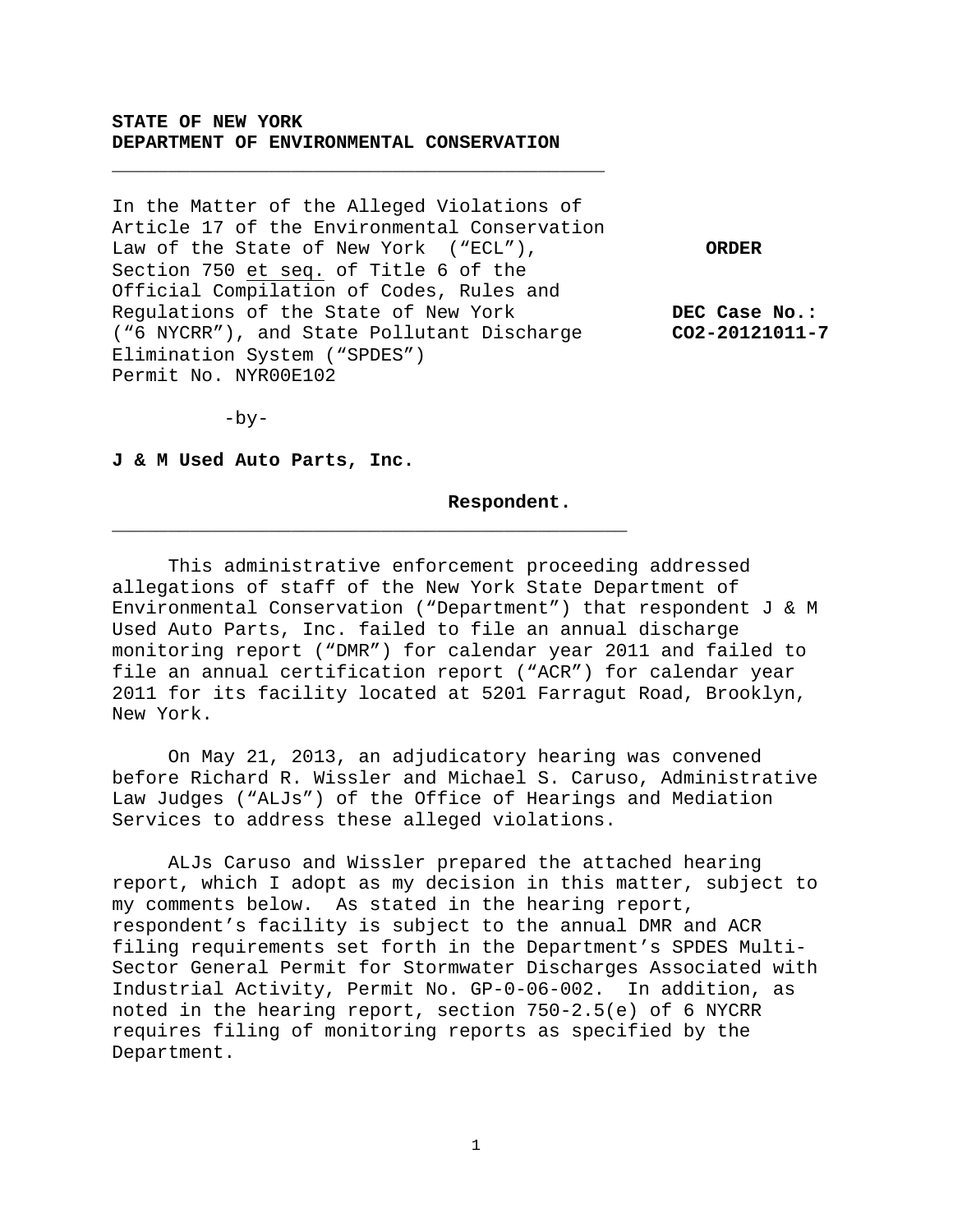Respondent failed to file an answer to the complaint served by Department staff in this matter and failed to appear for the adjudicatory hearing held on May 21, 2013.

I concur with the ALJs' amendment of the pleadings, pursuant to CPLR 2001, to correct respondent's legal name.

As a consequence of respondent's failure to answer or appear in this matter, the ALJs recommended that Department staff's motion for default be granted, and I concur that staff is entitled to a default judgment pursuant to 6 NYCRR 622.15. Furthermore, at the hearing, Department staff presented a prima facie case on the merits, and proved its case by a preponderance of the evidence (see Hearing Report, at 7). Accordingly, staff is entitled to a judgment based on record evidence.

Based on this record, the civil penalty of ten thousand dollars (\$10,000) requested by Department staff and recommended by the ALJs is authorized and appropriate. In addition, pursuant to this order respondent is to submit its 2011 annual discharge monitoring report and 2011 annual certification report within fifteen (15) days of the service of this order upon respondent.

**NOW, THEREFORE**, having considered this matter and being duly advised, it is **ORDERED** that:

- I. The pleadings are amended as stated in the hearing report.
- II. Department staff's motion for a default judgment pursuant to 6 NYCRR 622.15 is granted. By failing to answer or appear in this proceeding, respondent J & M Used Auto Parts, Inc. waived its right to be heard at the hearing.
- III. Furthermore, based upon record evidence, respondent J & M Used Auto Parts, Inc. is adjudged to have violated 6 NYCRR 750-2.5(e) and the Department's SPDES Multi-Sector General Permit for Stormwater Discharges Associated with Industrial Activity, Permit No. GP-0-06-002, for failing to submit an annual discharge monitoring report for calendar year 2011 and for failing to submit an annual certification report for calendar year 2011, for its facility located at 5201 Farragut Road, Brooklyn, New York.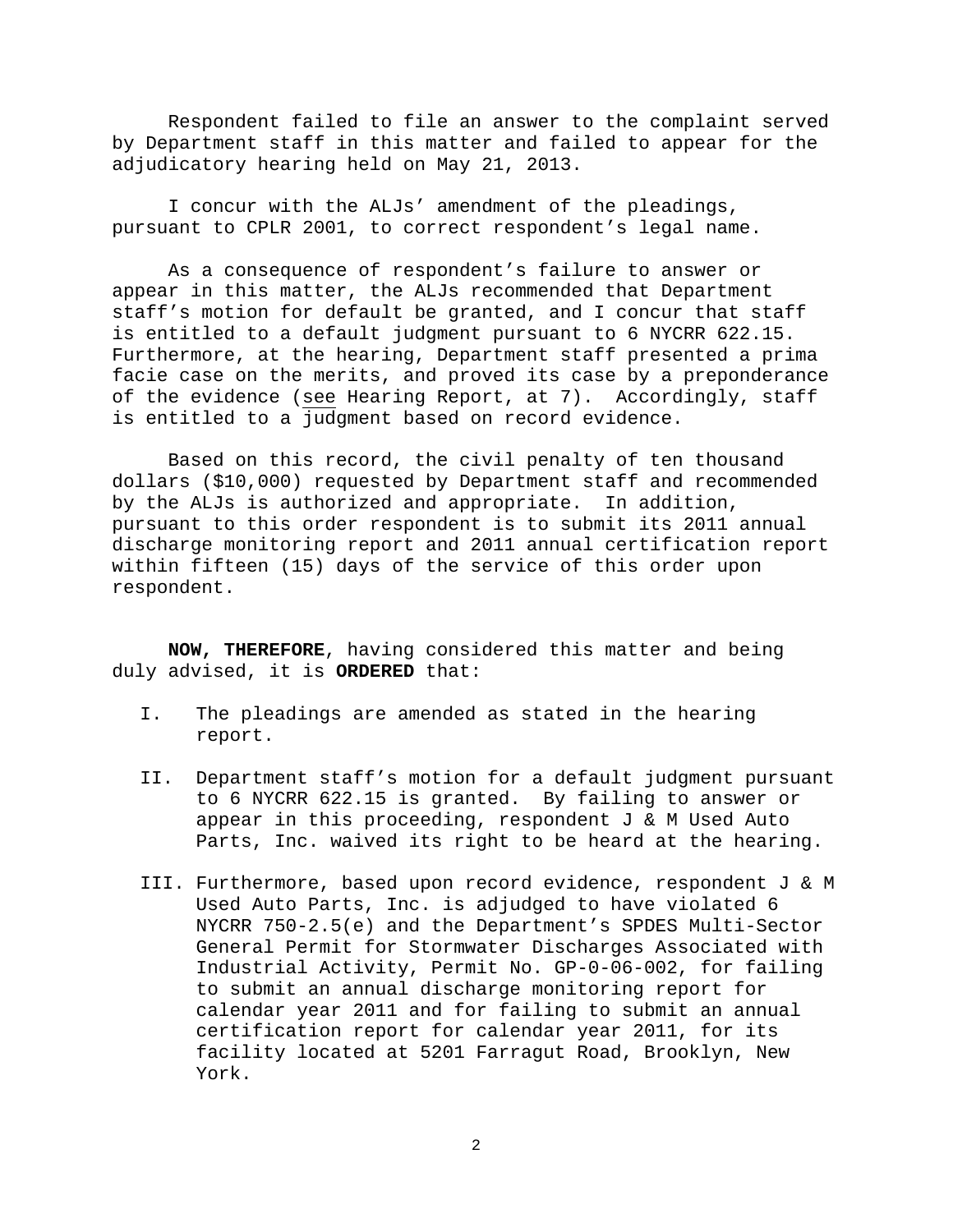- IV. Within fifteen (15) days of the service of this order upon respondent, respondent J & M Used Auto Parts, Inc. shall submit to the Department an annual discharge monitoring report and an annual certification report for calendar year 2011. Such reports must satisfy the requirements set forth in the SPDES Multi-Sector General Permit for Stormwater Discharges Associated with Industrial Activity.
- V. Within fifteen (15) days of the service of this order upon respondent, respondent J & M Used Auto Parts, Inc. shall pay a civil penalty in the amount of ten thousand dollars (\$10,000) by certified check, cashier's check or money order made payable to the New York State Department of Environmental Conservation.
- VI. The annual discharge monitoring report, the annual certification report for calendar year 2011, and the penalty payment shall be sent to the following address:

Office of General Counsel NYS Department of Environmental Conservation 625 Broadway,  $14^{\text{th}}$  Floor Albany, New York 12233-1500 Attn: Elissa Armater.

VII. Any questions or other correspondence regarding this order, other than those relating to the submission of the annual discharge monitoring report and the annual certification report for calendar year 2011 and the penalty payment, shall be addressed to:

> Meredith Streeter, P.E. Chief, Compliance Assurance Section Bureau of Water Compliance, Division of Water NYS Department of Environmental Conservation 625 Broadway,  $4^{\text{th}}$  Floor Albany, New York 12233-3506.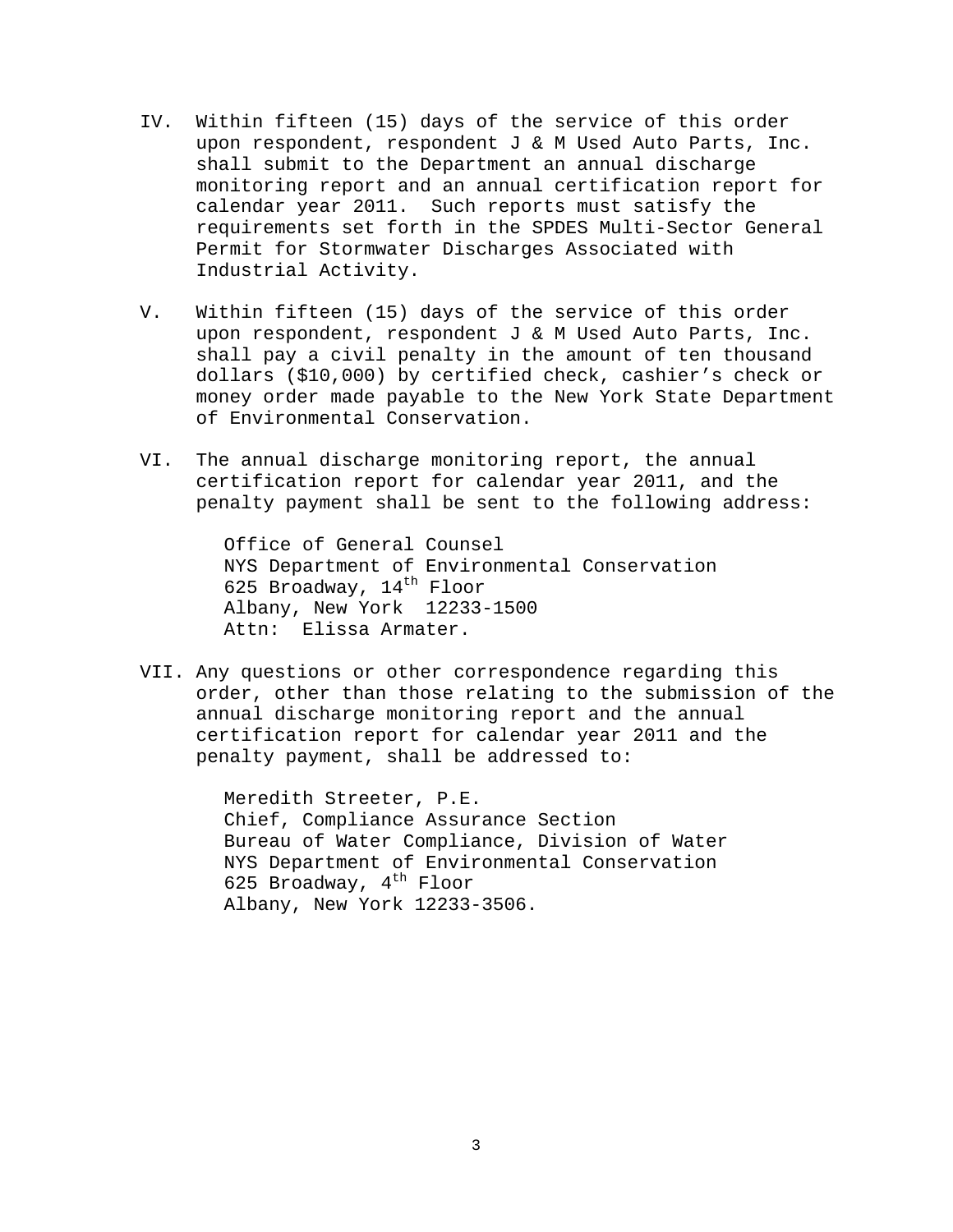VIII. The provisions, terms and conditions of this order shall bind respondent J & M Used Auto Parts, Inc., and its agents, successors and assigns, in any and all capacities.

> For the New York State Department of Environmental Conservation

 $\text{By:}\quad \underline{\hspace{2cm}}/s/\underline{\hspace{2cm}}$ 

Joseph J. Martens Commissioner

Dated: Albany, New York August 27, 2013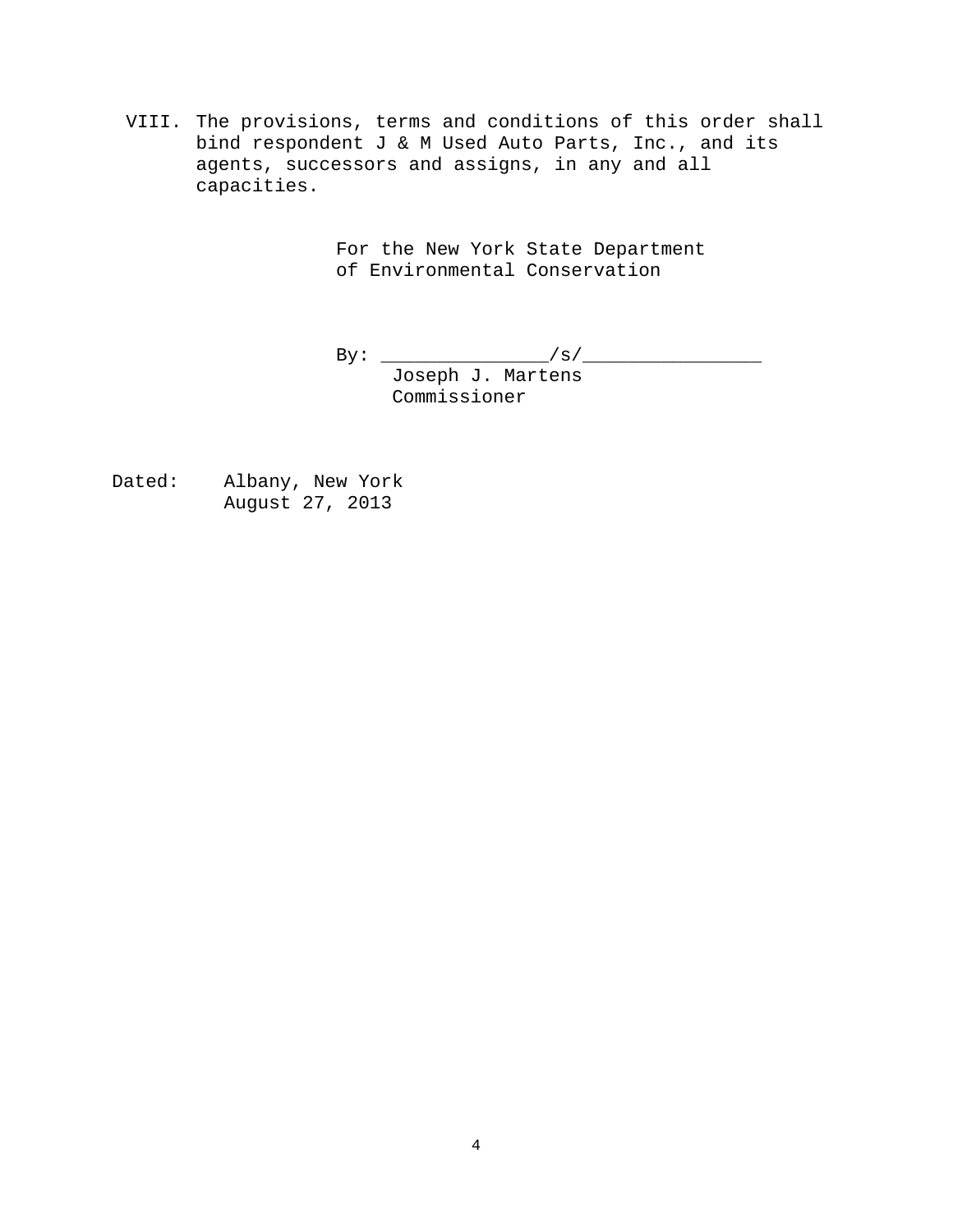## **STATE OF NEW YORK DEPARTMENT OF ENVIRONMENTAL CONSERVATION**

-------------------------------------------

In the Matter of the Alleged Violations of Article 17 of the Environmental Conservation Law of the State of New York ("ECL"), **HEARING REPORT** Section 750 et seq. of Title 6 of the Official Compilation of Codes, Rules and Regulations of the State of New York **DEC Case No.**<br>("6 NYCRR"), and State Pollutant Discharge **CO2-20121011-7** ("6 NYCRR"), and State Pollutant Discharge Elimination System ("SPDES") Permit No. NYR00E102

 $-by-$ 

#### **J & M USED AUTO PARTS, INC.,**

**Respondent.**

-------------------------------------------

#### Procedural History

Respondent J & M Used Auto Parts, Inc. ("respondent") was served with a notice of hearing and complaint, dated March 21, 2013, alleging two (2) violations of 6 NYCRR 750-2.5(e) for failure to file an annual discharge monitoring report ("DMR") for the year 2011 and failure to file an annual certification report ("ACR") for the year 2011, as required by State Pollutant Discharge Elimination System ("SPDES") Multi-Sector General Permit for Stormwater Discharges Associated with Industrial Activity, GP-0-06-002 ("General Permit"), for a facility known as J & M Used Auto Parts, Inc. ("facility"), located at 5201 Farragut Road, Brooklyn, NY 11203. Upon respondent's filing of a notice of intent, dated June 18, 2007, received by the Department on July 5, 2007, and designated SPDES Permit No. NYR00E102, respondent had sought coverage for the facility under the General Permit.

The complaint seeks the following relief: (1) a determination that respondent is in violation of the cited regulation and the General Permit; (2) a direction that respondent submit the overdue 2011 DMR and ACR; (3) the assessment of a civil penalty in the amount of \$10,000; and (4) such other relief as the Commissioner may deem just and proper. In addition, the notice of hearing advised respondent that any answer to the complaint must be filed by April 21, 2013, and that an adjudicatory hearing in the matter was scheduled for May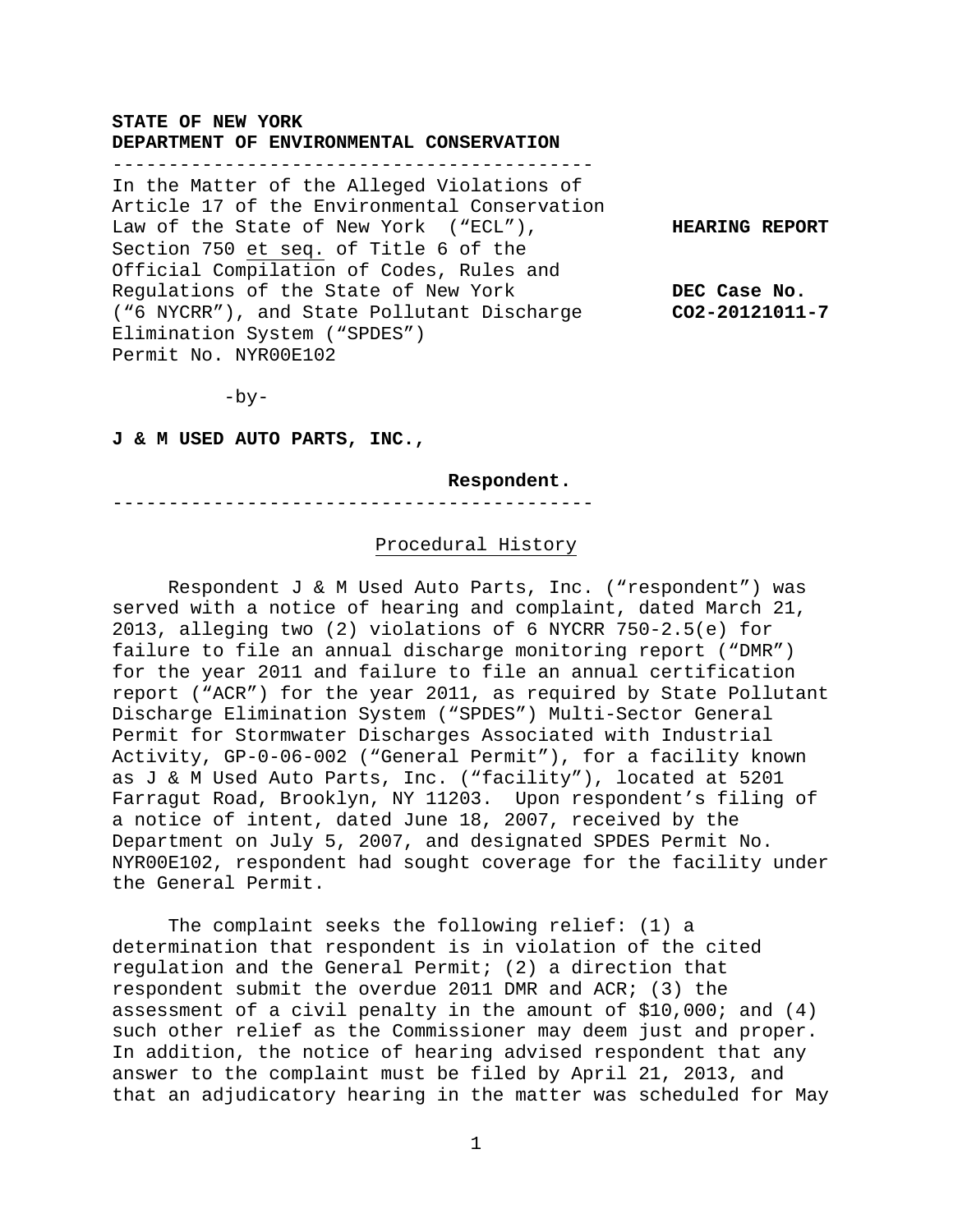21, 2013, requiring its appearance. As shown by United States Postal Service ("USPS") records, service of the notice of hearing and complaint on respondent by certified mail was made on March 25, 2013. Respondent failed to file an answer to the complaint and failed to appear for the adjudicatory hearing scheduled on May 21, 2013.

On May 21, 2013, the adjudicatory hearing was convened before Administrative Law Judge ("ALJ") Richard R. Wissler and ALJ Michael S. Caruso of the Department of Environmental Conservation's ("Department") Office of Hearings and Mediation Services ("OHMS") in the Department's Region 2 offices, 1 Hunter's Point Plaza, 47-40 21st Street, Long Island City, New York 11101. Department staff was represented by Megan Joplin, Esq., Assistant Regional Attorney, Region 2. No one appeared on behalf of respondent. Department staff moved for a default judgment in the matter and, in addition, elected to proceed with a hearing in the matter in the absence of respondent.

Department staff called one witness, Imdadul Islam, P.E., an Environmental Engineer 2, in the Department's Region 2 Division of Water. Department staff submitted thirteen (13) exhibits, all of which were received in evidence, including General Permit No. GP-0-06-002 entitled "New York State Department of Environmental Conservation SPDES Multi-Sector General Permit for Stormwater Discharges Associated with Industrial Activity," with an effective date of March 28, 2007, and an expiration date of March 27, 2012.

## Applicable Regulatory Provisions

6 NYCRR 750-1.2(a)(28): "Discharge monitoring report (DMR) means a report submitted by a permittee to the department summarizing the effluent monitoring results obtained by the permittee over periods of time as specified in the SPDES permit."

6 NYCRR 750-2.5(e)(1): "The permittee shall submit the results of any wastewater or ambient monitoring results required by the permit at the end of each month, unless otherwise specified by the department. Such reports shall be made on the reporting forms supplied to the permittee by the department, in a format acceptable to the department, or by the electronic transfer of data as approved by the department. Electronic submissions shall conform to the format, standards and other conditions specified by the department. The regional water engineer may also require the submittal of such other information as is necessary to determine the validity of monitoring results submitted in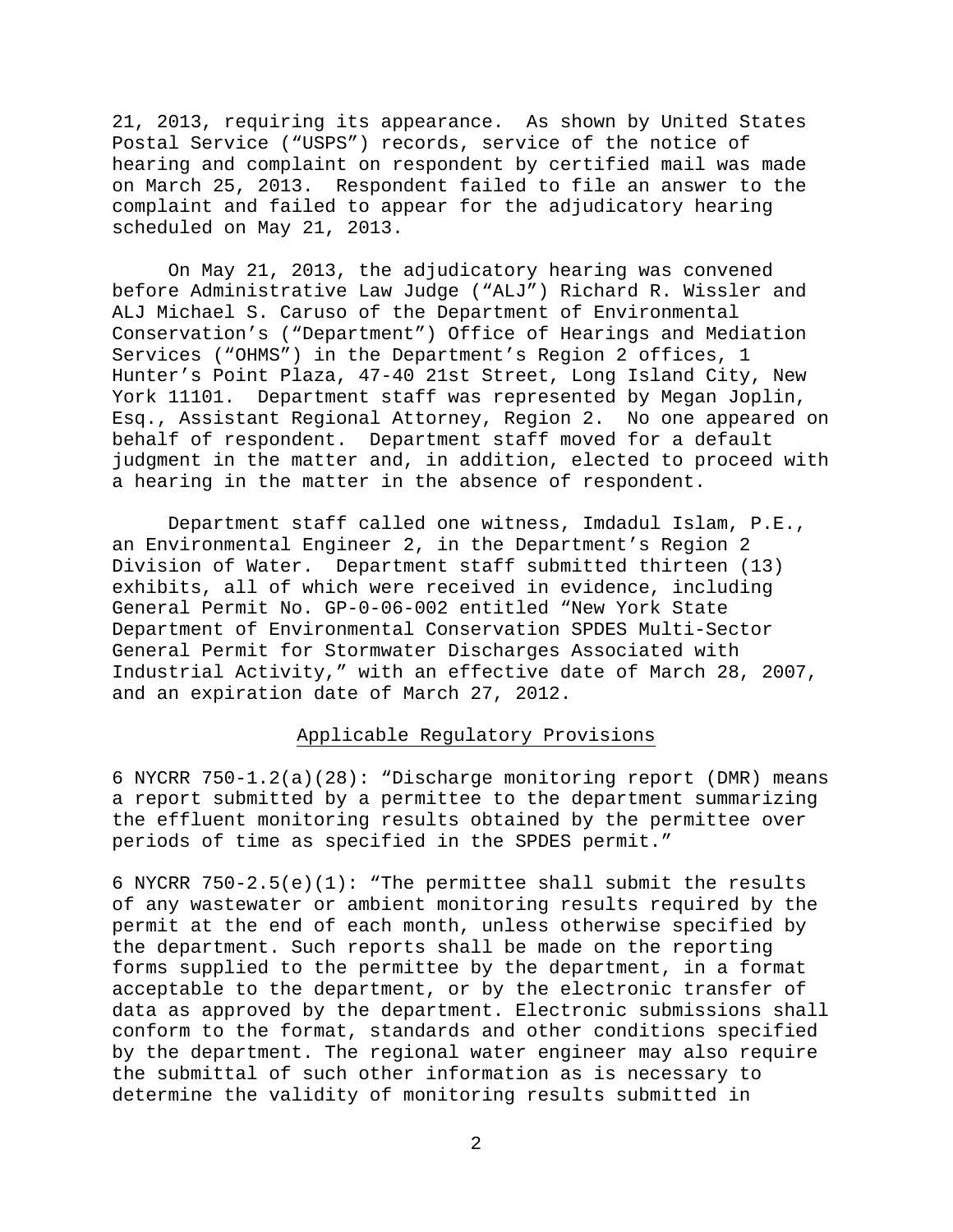accordance with permit requirements. In no event shall reports on discharges to surface waters required by this subdivision be submitted at a frequency of less than once per year."

General Permit No. GP-0-06-002: "Part IV. MONITORING, REPORTING AND RETENTION OF RECORDS" "B. Reporting Monitoring Results and Annual Certification Reporting.

1. Annual Certification Report - The annual certification report is the primary mechanism for reporting to the Department. A copy of the annual certification report form is provided in Appendix C of this permit.

"a. Every facility covered by this general permit must complete and submit an annual certification report form in accordance with the submission deadlines in Table IV-4 [Monitoring Reporting Requirements, as applicable here, requiring the ACR to be filed annually].

"b. Monitoring results for benchmark parameters and numeric effluent limitations must be reported on Discharge Monitoring Report (DMR) forms that will be provided by the Department. The completed DMR forms and any additional monitoring requested by the Department, where applicable, must be submitted along with the annual certification report as described in Table IV-4 [Monitoring Reporting Requirements, as applicable here, requiring the DMR to be filed annually with the ACR]."

### Default Provisions

In accordance with 6 NYCRR 622.4(a), a respondent upon whom a complaint has been served must file an answer to the complaint within twenty days of the date of such service. A failure to timely file an answer to the complaint constitutes a default in the proceeding. As applicable herein, the Department's default procedures in an enforcement proceeding, found at 6 NYCRR 622.15, provide:

"(a) A respondent's failure to file a timely answer . . . constitutes a default and a waiver of respondent's right to a hearing. If [this] occurs the department may make a motion to the ALJ for a default judgment.

"(b) The motion for a default judgment may be made orally on the record . . . and must contain: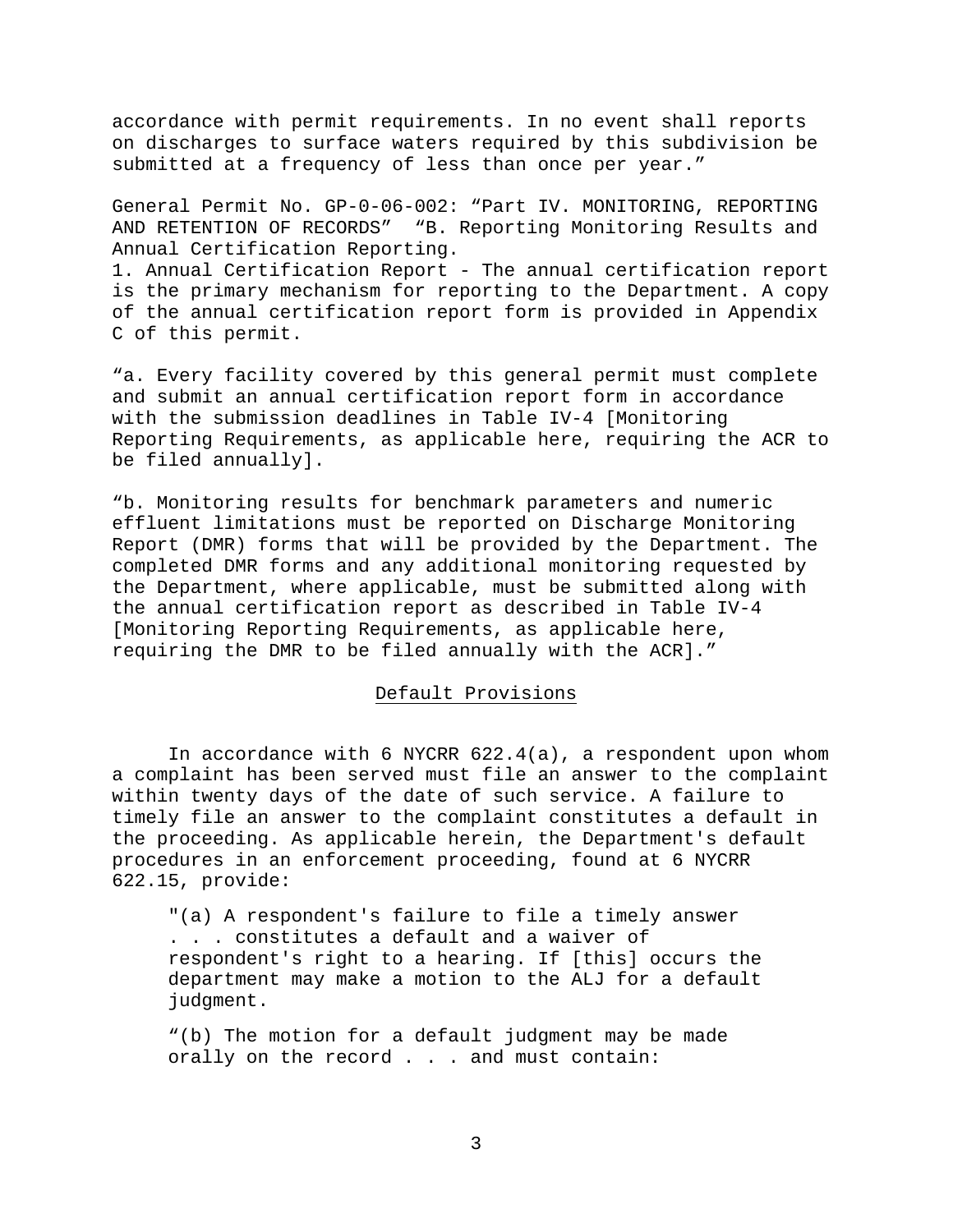(1) proof of service upon the respondent of the notice of hearing and complaint . . . *;* 

(2) proof of the respondent's failure . . . to file a timely answer; and

(3) a proposed order."

As the Commissioner stated in the decision and order in Matter of Alvin Hunt, d/b/a Our Cleaners (Decision and Order, July 25, 2006, at 6), "a defaulting respondent is deemed to have admitted the factual allegations of the complaint and all reasonable inferences that flow from them [citations omitted]." In this case, Department staff, in addition to the factual allegations of the complaint, provided proof at the hearing supporting staff's causes of action.

# Findings of Fact

The following findings of fact are found based upon the preponderance of record evidence presented at the hearing (see 6 NYCRR 622.11[c]):

- 1. Upon its filing of a notice of intent, dated June 18, 2007, received by the Department on July 5, 2007, and designated SPDES Permit No. NYR00E102, respondent J & M Used Auto Parts, Inc. sought coverage under the New York State Department of Environmental Conservation SPDES Multi-Sector General Permit for Stormwater Discharges Associated with Industrial Activity, Permit No. GP-0-06- 002 ("General Permit") for a facility known as J & M Used Auto Parts, Inc. ("facility"), located at 5201 Farragut Road, Brooklyn, NY 11203. In the notice of intent, respondent stated that it was the "owner/operator" of the facility. (Exhibits 4 and 5.)
- 2. The facility is an automobile salvage yard and its Standard Industrial Classification ("SIC") code is 5015. (Exhibit 5.)
- 3. Sector M of the General Permit at pages VIII.M-1 through VIII.M-6 lists the requirements applicable to stormwater discharges associated with industrial activities designated SIC code 5015. (Exhibit 4.)
- 4. As provided in Table VIII-M-1 "Sector M Benchmark Monitoring Requirements" on page VIII.M-6 of the General Permit, automobile salvage yards are required to monitor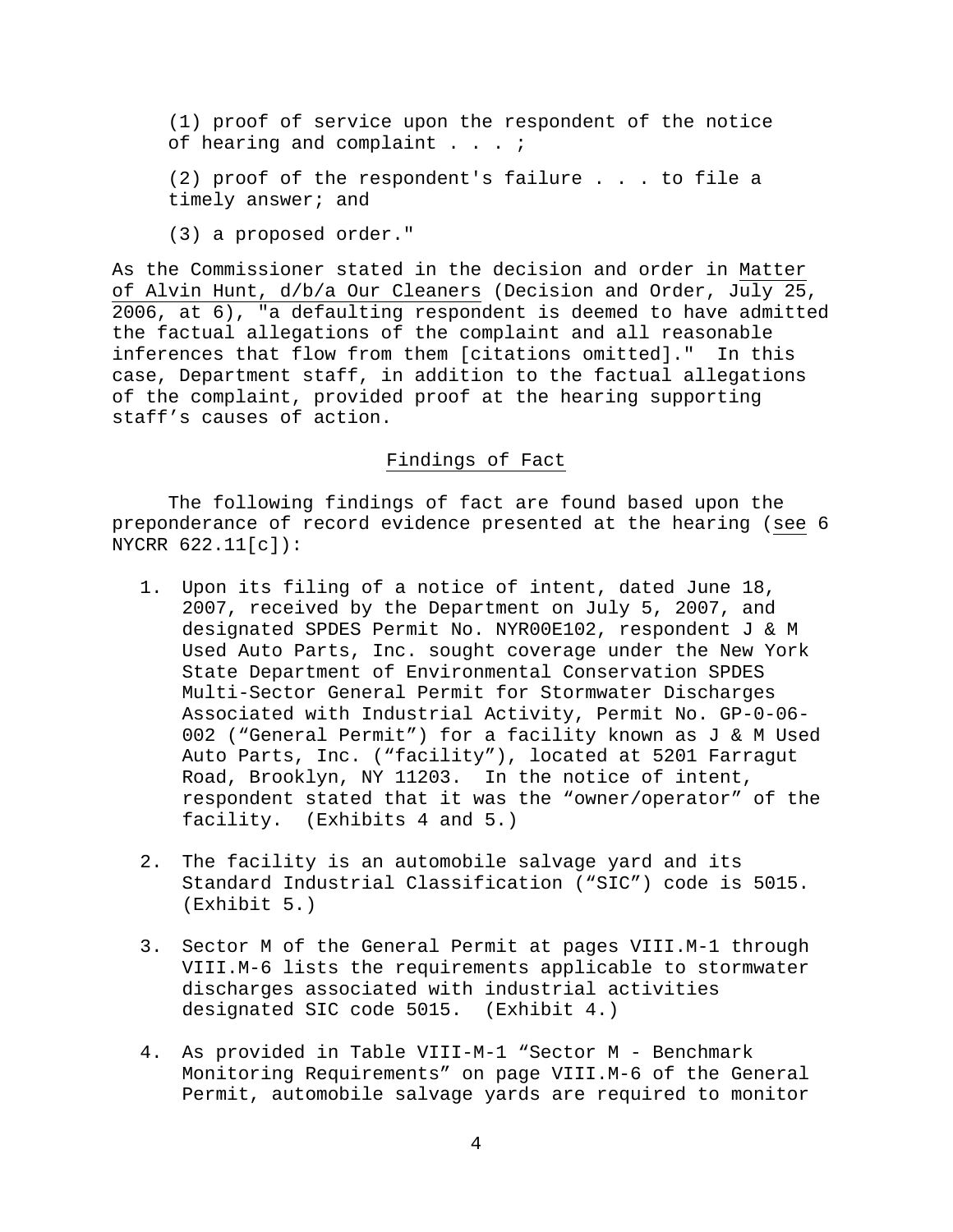their stormwater discharges for certain pollutants of concern including total suspended solids, oil and grease, benzene, ethylbenzene, toluene, xylene, total recoverable aluminum, iron and lead. (Exhibit 4.)

- 5. Pursuant to the direction found on pages 35 and 36 of the General Permit, Part IV.B, the facility is required to file annual discharge monitoring reports ("DMRs") with the Department summarizing its monitoring results for the pollutants of concern listed in Finding of Fact 4. The annual DMR is due by March 31st of the following calendar year. (Exhibit 4.)
- 6. Pursuant to the direction found on pages 35 and 36 of the General Permit, Part IV.B, the facility is required to file an annual certification report ("ACR") with the Department. The ACR is due by March 31st of the following calendar year. (Exhibit 4.)
- 7. Imdadul Islam, P.E., is an employee of the Department whose duties include the care, custody, and maintenance of the DMRs and ACRs filed with the Department. (Testimony of Imdadul Islam, Hearing Record.)
- 8. On May 21, 2013, Imdadul Islam searched the DMR and ACR files of the Department for any and all DMRs and ACRs filed by respondent or anyone else on behalf of the facility as required under the General Permit. (Testimony of Imdadul Islam, Hearing Record.)
- 9. As a result of his search, Imdadul Islam determined that no annual DMR was in the files of the Department for the facility for the year 2011 for the pollutants of concern indicated in Finding of Fact 4. (Testimony of Imdadul Islam, Hearing Record.)
- 10. As a result of his search, Imdadul Islam determined that no ACR was in the files of the Department for the facility for the year 2011. (Testimony of Imdadul Islam, Hearing Record.)
- 11. Respondent was served by certified mail with a notice of hearing and complaint, dated March 21, 2013, alleging two (2) violations of 6 NYCRR 750-2.5(e) for failure to file an annual DMR for the year 2011 and failure to file an ACR for the year 2011, as required by the General Permit, and as indicated in Findings of Fact 9 and 10. This certified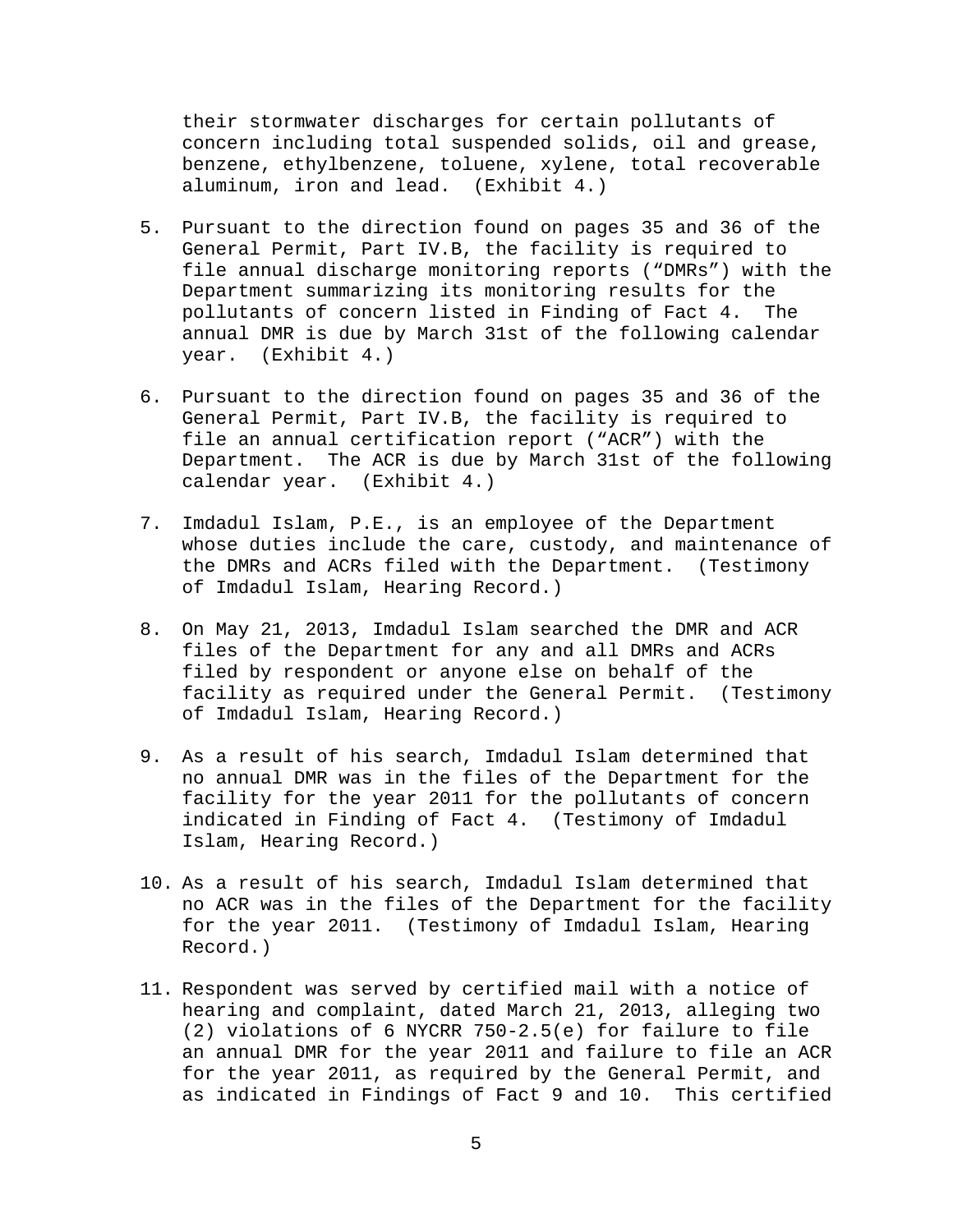mailing bore United States Postal Service ("USPS") Label Number 71901050579922908952. As indicated in a USPS Track and Confirm email, respondent received the notice of hearing and complaint on March 25, 2013. (Exhibits 1, 2 and 12.)

- 12. The notice of hearing advised respondent that it was required to file an answer to the complaint by April 21, 2013, and that an adjudicatory hearing in this matter would be convened on May 21, 2013, at the Department's Region 2 offices. (Exhibits 1 and 2.)
- 13. Respondent failed to file an answer to the complaint and failed to appear for the adjudicatory hearing scheduled for May 21, 2013. (Hearing Record.)

# Discussion

Before discussing Department staff's case, certain discrepancies in Department staff's papers must be resolved. Department staff's papers are captioned and pleaded against JM Used Auto Parts, Inc. However, the correct legal name of the corporate entity is J & M Used Auto Parts, Inc. as reflected in respondent's notice of intent (Exhibit 5) and the Department of State, Division of Corporations, Entity Information (Exhibit 3). All other exhibits in this matter use the incorrect JM Used Auto Parts, Inc. Exhibits 6, 8 and 12, although addressed to JM Used Auto Parts, Inc., reference J & M Used Auto Parts, Inc. Respondent's address of 5201 Farragut Road, Brooklyn, NY 11203 is, however, correct in the pleadings and other exhibits.

We conclude that the use of JM is not fatal to Department staff's case. Civil Practice Law and Rules ("CPLR") § 2001 authorizes the court to disregard or "correct, sua sponte, any defect, provided any substantial right of the party is not prejudiced." (See Albilia v Hillcrest General Hospital and Rosenfeld, 124 AD2d 499, 500 [1st Dept 1986].) In this case, correction of the pleadings is appropriate to ensure the correct legal name of respondent is used in any Commissioner's order issued in this matter. Respondent is not prejudiced by this correction because all correspondence and service were made on the intended respondent's correct address, and the pleadings (including the caption) and all dispositive documents reference the intended respondent's SPDES Permit No. NYR00E102. Respondent was fairly apprised that Department staff intended to seek judgment against respondent related to respondent's SPDES permit obligations. (See Albilia, at 500; see also Ryan v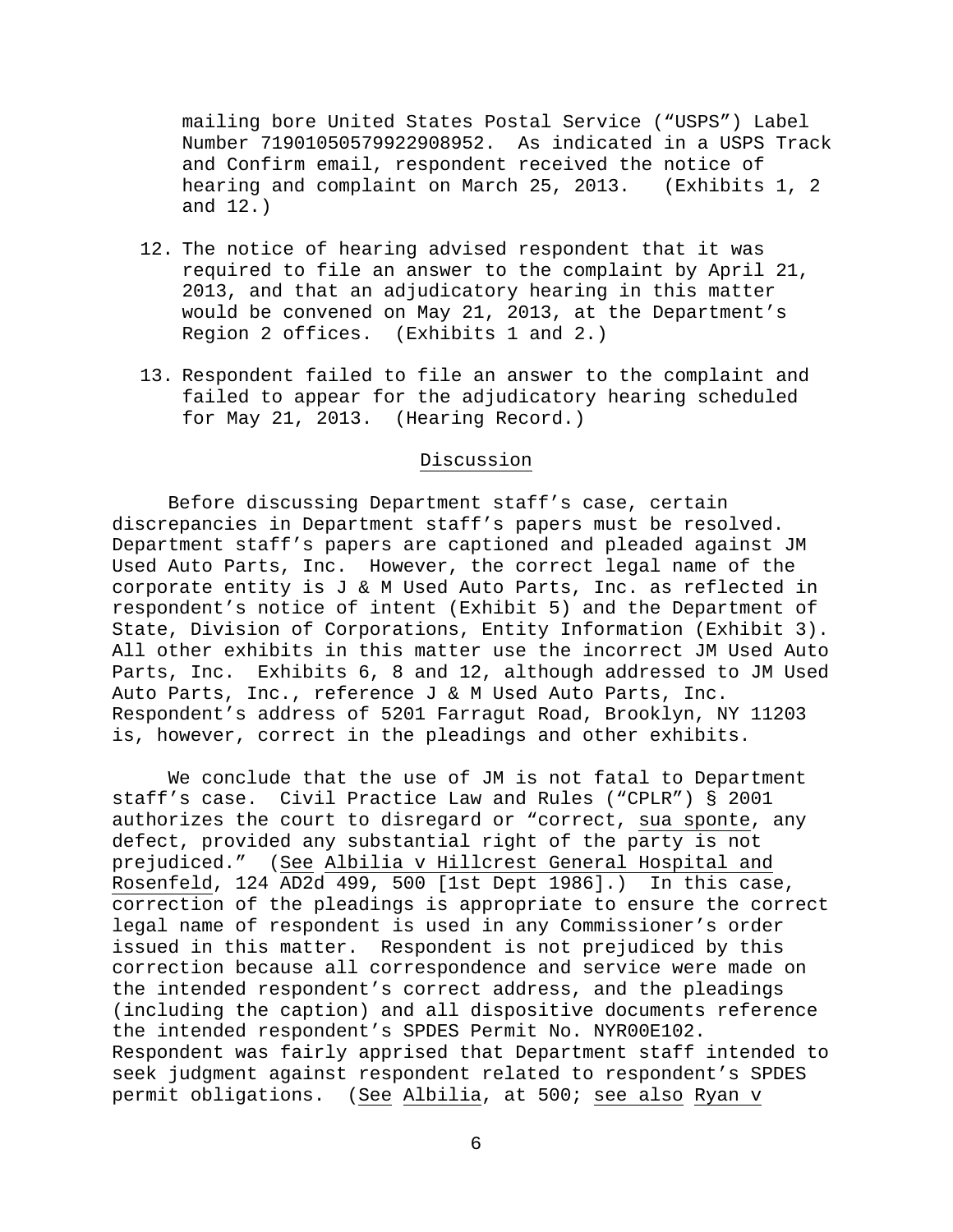Nationwide Mutual Insurance Co., 20 AD2d 270, 271-272 [4th Dept 1964] [plaintiff allowed to change captioned name of defendant where the intended defendant was served and fairly apprised that it was party to the action]; Smith v Hennesey, 266 AD2d 692 [3d Dept 1999][court properly disregarded mistake in complaint in which last 2 words of defendant's assumed name were transposed]; State of New York Higher Educ. Servs. Corp. v Sparozic, 35 AD3d 1069, 1070 [3d Dept 2006]*,* lv dismissed 8 NY3d 958 [2007] [misspelling of defendant's name on summons with notice and affidavit of service was a mere irregularity which did not affect jurisdiction over defendant].) Therefore, we hereby deem the caption to the notice of hearing and complaint and the pleadings to be amended to correct respondent's name to J & M Used Auto Parts, Inc. as reflected in this hearing report and its caption.

Department staff's proof presents a prima facie case demonstrating that respondent failed to submit an annual DMR and an annual ACR for the year 2011, in violation of 6 NYCRR 750- 2.5(e) and of the express provisions of General Permit GP-0-06- 002. The record shows that respondent was served the notice of hearing and complaint and, as directed in the notice of hearing, failed to file an answer to the complaint and failed to appear for the adjudicatory hearing scheduled in the matter on May 21, 2013. The Department is entitled to a default judgment in this matter pursuant to the provisions of 6 NYCRR 622.15.

Moreover, the proof adduced at the hearing, conducted in respondent's absence, demonstrates by a preponderance of the evidence that respondent failed to submit an annual DMR and an annual ACR for the year 2011, in violation of 6 NYCRR 750-2.5(e) and of the express provisions of General Permit GP-0-06-002. The Department is entitled to judgment upon the facts proven.

Department staff's proposed relief and the \$10,000 civil penalty it seeks are consistent with the Department's penalty policy; the Division of Water's Technical and Operational Guidance Series ("TOGS") 1.4.2, entitled "Compliance and Enforcement of SPDES Permits;" and the penalty provisions of ECL 71-1929.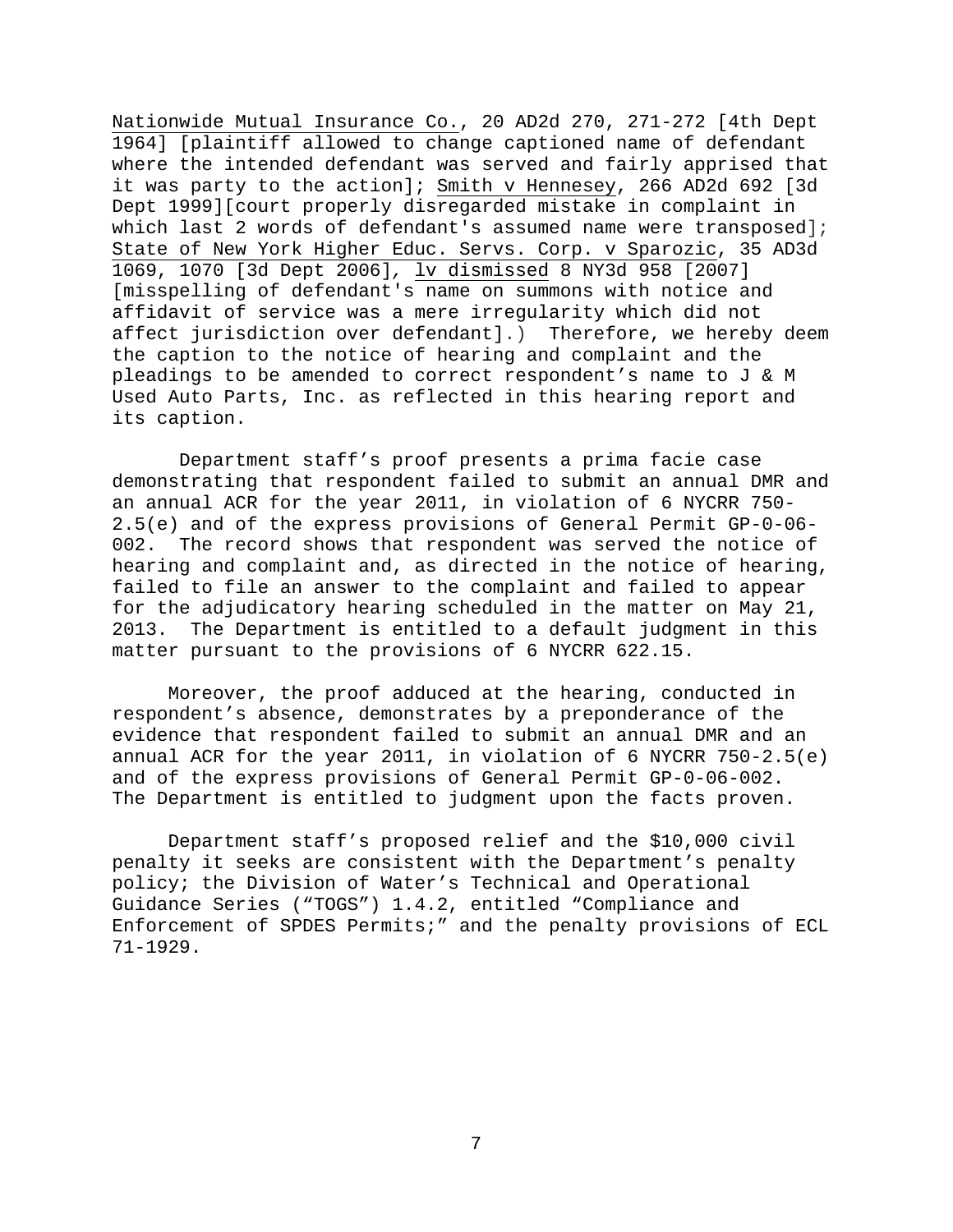#### Recommendation

Based upon the foregoing, we recommend that the Commissioner issue an order:

- 1. adopting the amendment of the caption and pleadings as provided in this hearing report;
- 2. granting Department staff's motion for default, finding respondent in default pursuant to the provisions of 6 NYCRR 622.15;
- 3. holding, based upon a preponderance of the record evidence, that respondent violated 6 NYCRR 750-2.5(e) and General Permit GP-0-06-002 by failing to file an annual discharge monitoring report ("DMR") for the year 2011 and failing to file an annual certification report ("ACR") for the year 2011, as required by the General Permit for a facility known as J & M Used Auto Parts, Inc. ("facility"), located at 5201 Farragut Road, Brooklyn, NY 11203;
- 4. directing respondent to submit the annual DMR and the annual ACR for 2011 to the Department for the above facility; and
- 5. directing respondent to pay a civil penalty in the amount of ten thousand dollars (\$10,000.00).

 $\sqrt{s}/$ Michael S. Caruso Administrative Law Judge

/s/

Richard R. Wissler Administrative Law Judge

Dated: Albany, New York June 19, 2013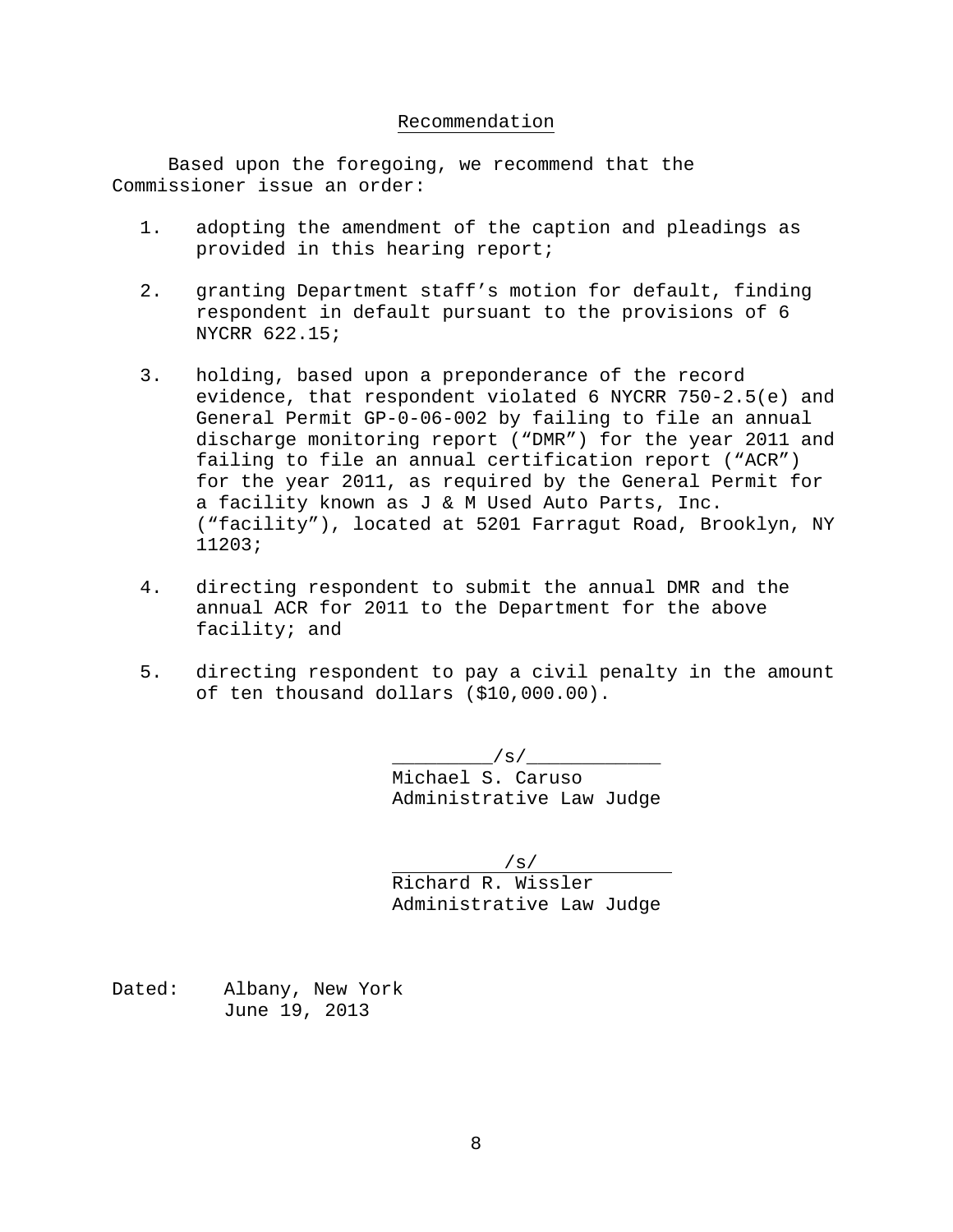# **EXHIBIT CHART – DMR/ACR EXPEDITED PROCEEDINGS**

*Matter of J & M Used Auto Parts, Inc.. – Brooklyn, New York – DEC Case No. 2-20121011-7* May 21, 2013 – Region 2 Edirol No. 040620123934

| Exhibit No.    | Description                                                                                                                                                                     | ID'd?        | Rec'd<br>$\Omega$ | Offered By                 | <b>Notes</b> |
|----------------|---------------------------------------------------------------------------------------------------------------------------------------------------------------------------------|--------------|-------------------|----------------------------|--------------|
|                | Notice of Hearing, dated March 21, 2013                                                                                                                                         | $\checkmark$ | $\checkmark$      | Department<br><b>Staff</b> |              |
| $\overline{2}$ | Complaint, dated March 21, 2013                                                                                                                                                 | $\checkmark$ | ✓                 | Department<br>Staff        |              |
| 3              | Department of State, Division of Corporations, Entity Information<br>for Respondent                                                                                             | ✓            | ✓                 | Department<br><b>Staff</b> |              |
| $\overline{4}$ | SPDES Multi-Sector General Permit for Stormwater Discharges<br>Associated with Industrial Activity, Permit No. GP-0-06-002,<br>effective March 28, 2007, through March 27, 2012 |              | ✓                 | Department<br>Staff        |              |
| 5              | Notice of Intent, dated June 18, 2007                                                                                                                                           | ✓            | ✓                 | Department<br>Staff        |              |
| 6              | Notice of Violation for failure to submit ACR for calendar year<br>2011 dated June 28, 2012                                                                                     | ✓            | ✓                 | Department<br>Staff        |              |